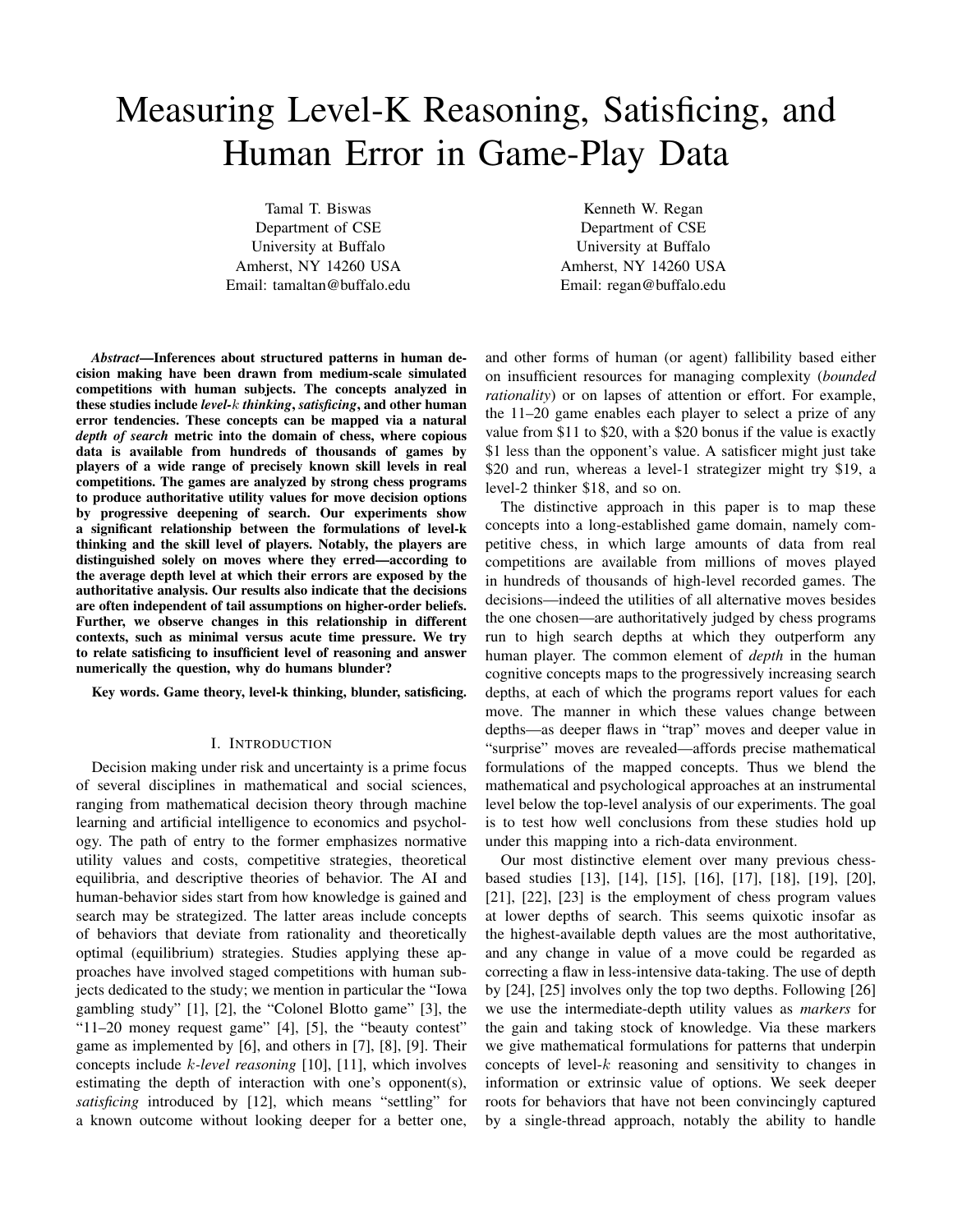complexity and change, satisficing behavior, and the human tendency to *blunder*.

We highlight a particular kind of mistaken decision: one that looks best at first sight but whose drawbacks are revealed by deeper consideration. Satisficing—Herbert Simon's portmanteau of "satisfy" and "suffice"—is recognized by [27] as 'as a decision-making strategy or cognitive heuristic by which humans search through available alternatives until an acceptability threshold is met, whereupon they stop searching and choose.' We seek its origin in a middle ground between two modes of thought highlighted by Daniel Kahneman and Amos Tversky and others in various studies [28], [29], [30], [31], [32], [33], [34]: thoughts and preferences that come naturally to mind without reflection, versus a controlled but slow mode of deliberate thinking. It is easy to find conditions for *blundering* in the former, but we believe that progress on analyzing patterns that lead to blunders will come via the following questions:

- How can we treat satisficing in terms of the above quantified criteria?
- How can we measure the level- $k$  thinking threshold for satisficing?
- How deeply must an expert decision maker in any particular think to be reasonably sure of a good outcome?
- How much difference between decision makers at various depth levels should be expected in order to frame a good group decision?

We report progress from chess experiments mainly on the first two questions. We define a metric of *swing* in value across depths that yields a precise formulation of a depth threshold for satisficing. We demonstrate that the measured threshold varies uniformly with a player's rated skill. It is notable that we obtain a strong relationship while considering only those moves on which strong players made mistakes—as opposed to the many other moves on which they demonstrate their skill positively. Thus we have isolated a sub-surface phenomenon that affects human decision making under adversarial conditions of imperfect knowledge. We investigate this also in games under greater time pressure.

Our approach is different from usual level- $k$  models where the population is partitioned into *types* that differ in their depth of reasoning. A player of level- $k$  type takes action considering the opponent is a level  $k - 1$  type. Such notions are clear in the "11–20" game defined above where the type is identified simply by the number chosen. The above-cited papers study how these types change as players "learn" in repeated plays of the game, but this setting promotes unidirectional results. The real-world difference here is that "k-ness" is *fluid* with players engaged in hundreds of repetitions of the basic move-choice task in variegated game positions under budget constraints of concentration energy and thinking time. The use of values from all program search depths affords modeling players as distributions over thinking at various levels "k." Thus we provide a large-data refracting prism by which to isolate robust conclusions across a spectrum of situations and skill levels.

#### II. CHESS DATA AND METHODOLOGY

Humans and computers are both rated on the common Elo scale [35] on which 1000 is a typical rating for a novice player, 1600 for an avid amateur player, 2200 is considered "master," and only the past (retired) world champion Garry Kasparov and the current world champion Magnus Carlsen have ever achieved ratings considerably beyond 2800. The computer programs Stockfish 6 and Komodo 9 are however rated above 3300 on common PC hardware, and many other programs and versions surpass 3200 [36]. A 400-point advantage in rating confers over 90% expectation in matches and is considered total superiority. In the meantime, chess retains extraordinary absolute complexity with game trees of average depth 80 *plies* (meaning a move for White or Black) and average branching factor (i.e., number of legal moves in a position) about 35 [37]. This combination is distinctive to chess as opposed to Go [38].

*Iterative deepening* means that the search in a given position p is organized in *rounds* of basic depth  $d = 1, 2, 3, \ldots$  plies. Via the standard Universal Chess Interface (UCI) protocol, the engine reports values  $v_{i,d}$  for every legal move  $m_i$  in  $p$  at every depth  $d$ . The search ends at a maximum depth  $D$  that is either fixed or determined by the engine's own time budgeting. Stockfish reports values from  $d = 1$  but can reach depths D above 20 within minutes on common PC hardware.

All the programs give similar values in relation to the *win expectation curve* [39], which is a smooth logistic curve

$$
P(\theta) = \frac{1}{1+e^{-a\theta}}
$$

where  $\theta$  and  $\alpha$  are the evaluation of a position and an engine dependent variable respectively. As reported in Figure 1, the a-values of a for the engines are close.



Win expection vs. position evaluation for various engines

Fig. 1. Win expectation vs. position evaluation for various engines

Table I demonstrates an example of the data obtained by setting the engine in "Multi-PV" mode to give equal consideration to all legal moves (a cap of 50 served), with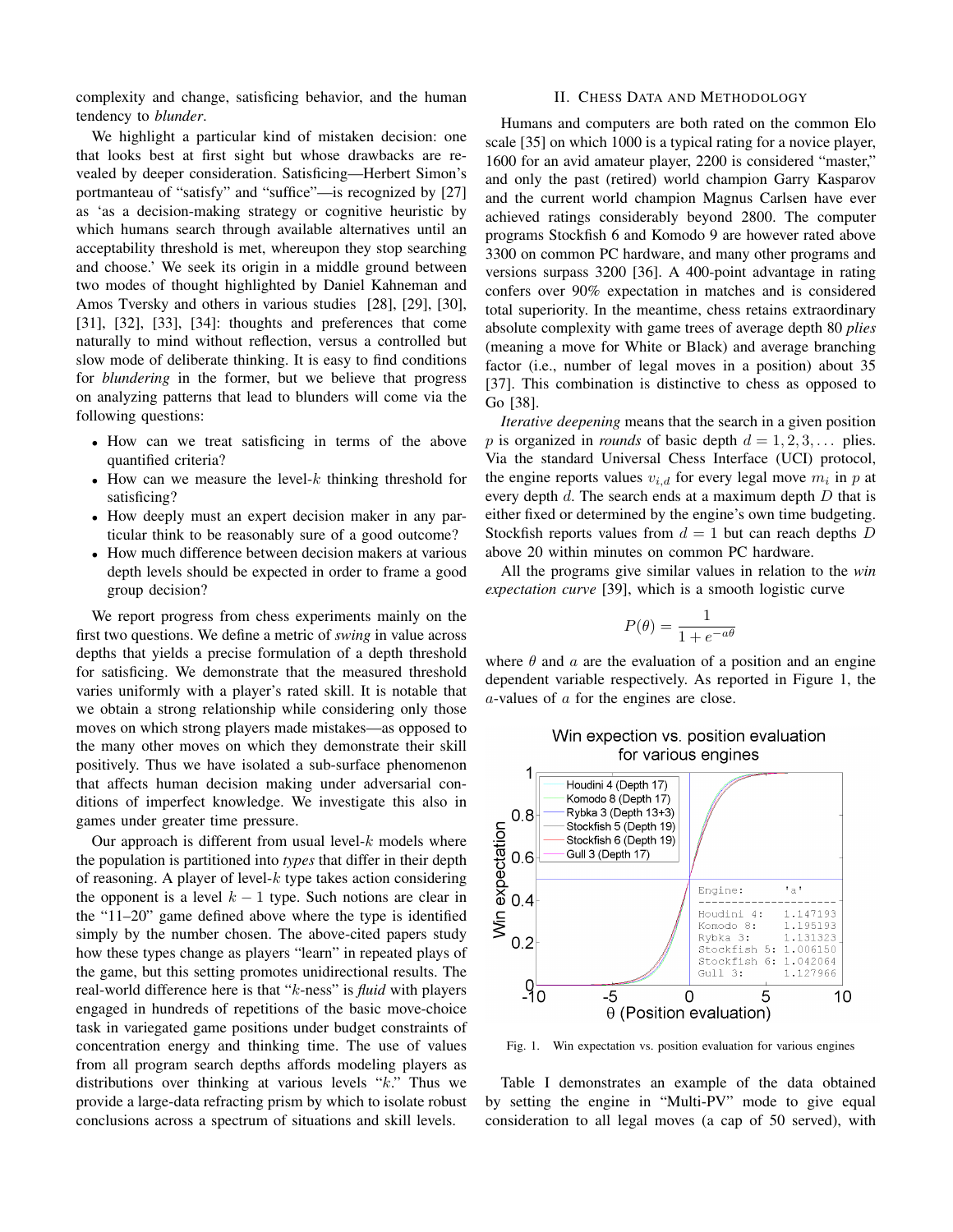| TABLE I                                                                                                           |  |
|-------------------------------------------------------------------------------------------------------------------|--|
| EXAMPLE DATA FROM STOCKFISH 6. BLACK TO MOVE (POSITION CODE 8/7B/8/2PKP2R/P6P/PBK5/6PP/3R4 b), SO LOWER IS BETTER |  |

|                |     |     |                          |           |     |               |     |     |     | $\overline{1}$ | . . | - ⊥ |                      |                       |     | ı٥  |     | 18                         | 19  |
|----------------|-----|-----|--------------------------|-----------|-----|---------------|-----|-----|-----|----------------|-----|-----|----------------------|-----------------------|-----|-----|-----|----------------------------|-----|
| Ra1            | 187 | 187 | 187                      | 187       | 206 | 197           | 209 | 075 | 027 |                | 041 | 012 | 017                  | 010                   | 006 | 006 | 005 | 005                        | 005 |
| Re1            | 75  | 198 | $\mathbf{a}$             | 30<br>ے و | 126 | 136           | 092 | 29  | 088 | 074            | 082 | 059 | 053                  | 062                   | 065 | 055 | 045 | 031                        | 040 |
| h <sub>3</sub> | 182 | 182 | 092                      | つつち       | 118 | 118           | 098 | 103 | 090 | 082            | 078 | 054 | 048                  | 043                   | 082 | 088 | 086 | 070                        | 069 |
| Kc6            | 92  | 192 | 192                      | 198       | 189 | 174           | 189 | 180 | 126 |                | 129 | 129 | 132                  | 105                   | 089 | 089 | 093 | 100                        | 106 |
| Rg1            | 184 | 184 | 184                      | 105       | 095 | 108           | 098 | 29  | .11 | 100            | 110 | 127 | 131                  | $\mathbf{R}$<br>1 J 1 | 138 |     | 126 | $\Omega$<br>$\overline{1}$ | 119 |
| Rc1            | 053 | 166 | $\overline{\phantom{a}}$ | 191       | 108 | ר רו<br>- ∸ ∸ | 095 | 50  | 078 | 098            | 110 | 107 | 1 <sub>2</sub><br>15 | 13                    | 094 | 093 | 089 |                            | 121 |

evaluations from white's point of view in units of *centipawns*, figuratively hundredths of the value of a pawn. The moves are sorted by their evaluation at the highest depth. The grid reveals that the move "Rc1" was the best candidate at the beginning of the search process, but was superseded by the ultimate best move "Ra1" from depth 8 onward. We can say that its inferiority was exposed between depths 7 and 8, and this underlies our notion of depth of satisficing.

In symbolic terms, we represent the moves as  $m_i$  where  $i \in (1 \cdots \ell)$  and  $\ell$  is the number of legal moves. The move  $m_1$  represents the engine provided best move at depth  $D$ , the highest depth of analysis. Each value  $v_{i,d}$  in the table is the evaluation of move  $m_i$  at depth  $d$ , while the best evaluation at depth d is denoted by v<sup>∗</sup>,d. These values are *scaled* as described and justified in [20], [21], [26]; the details do not concern us here. The difference in optimality of  $m_i$  at depth  $d$  is denoted by

$$
\delta_{i,d} = v_{*,d} - v_{i,d},
$$

The best move provided by the engine at the highest depth has  $\delta_{1,D} = 0$ , while simple blunders are characterized by high  $\delta_{i,d}$  values across all or many depths. We identify two other main categories of moves, *swing-up* and swing-down moves, as follows:

- A move *swings up* if its delta values with respect to the best move at any depth decrease with increasing depth. Figuratively, these are moves whose potential is only manifested at higher depth.
- A move *swings down* if an initially low delta value becomes markedly higher with increasing depth, indicating it is ultimately a poor move to play.

The definition of *swing* for move  $m_i$  is the sum of differences in delta values between any depth  $d$  and the highest depth  $D$ :  $\overline{D}$ 

$$
sw(m_i) = \sum_{d=1}^{D} (\delta_{i,d} - \delta_{i,D}).
$$

For a swing-up or swing-down move the value  $sw(m_i)$  is positive or negative respectively. Note that it is possible for an inferior move to have positive swing—it may be less inferior than it was at earlier depths.

Finally, for any move  $m_i$  other than  $m_1$  that was ranked higher than  $m_1$  at some earlier depth, we can define  $d_i$ to be the maximum d such that  $v_{i,d} > v_{1,d}$ . The swing measure  $sw(m_i)$  quantifies how attractive  $m_i$  was at earlier stages of consideration *relative to* its ultimate inferiority. It

can serve as a weight on  $d_i$  or a selection criterion for  $d_i$ ; our further measures of "difficulty" and "complexity" in [26] are analogous to the former but here we do only the latter. The average of  $d_i$  for moves  $m_i$  in a sample—selected by a threshold on  $sw(m_i)$  and characteristics of the player(s) involved—is the *depth of satisficing* in the sample.

Our main data set comprised games where both the players are within 10 Elo rating points of a milepost value 2200,  $2300, \ldots, 2700$ . Each of the games was run under standard time controls, typified by 90 minutes for the first 40 moves followed by 30 minutes for the rest of the game with an additional 30 seconds per move after the 60th move. Our second data set comprises 589 games containing 42,753 moves in tournaments since 2007 where the current and previous world champions both participated. These games featured the world's elite players and give a general overview of the style of game-play and positions these players face and produce. The tables presented here come from analysis by Stockfish 6; we obtained closely similar results using Komodo 9. Both engines were configured to produce analysis up to depth 19 producing up to 64 principal variations at each depth. We have analyzed these recorded evaluations to quantify depth for satisficing and estimate player quality.

#### III. RESULTS

Table II shows the distribution of swing-up (where played move has positive swing) versus swing-down (where played move has negative swing) moves. This data represents that with increasing skill, players play fewer negative swing moves and overall for any rated players, the number of swing down moves is below 20% of the total moves.

TABLE II MILEPOST DATA SET STATISTICS

| <b>Dataset</b> | #moves | Swing+ | Swing- | Swing+ $%$ | Swing- $%$ |
|----------------|--------|--------|--------|------------|------------|
| RR2200         | 35893  | 29769  | 6124   | 82.94%     | 17.062%    |
| RR2300         | 41757  | 34943  | 6814   | 83.68%     | 16.32%     |
| RR2400         | 37768  | 32099  | 5669   | 84.99%     | 15.01%     |
| RR2500         | 44185  | 38818  | 5367   | 87.85%     | 12.15%     |
| RR2600         | 67772  | 59115  | 8657   | 87.23%     | 12.77%     |
| RR2700         | 22414  | 19757  | 2657   | 88.15%     | 11.85%     |

Figure 2 demonstrates the average error for both the played move and the engine move versus depth of analysis for all moves without any distinction. Figure 2a shows the results for 2200 Elo players, whereas Figure 2b shows results for 2700 Elo players. We observe no significant distinction in the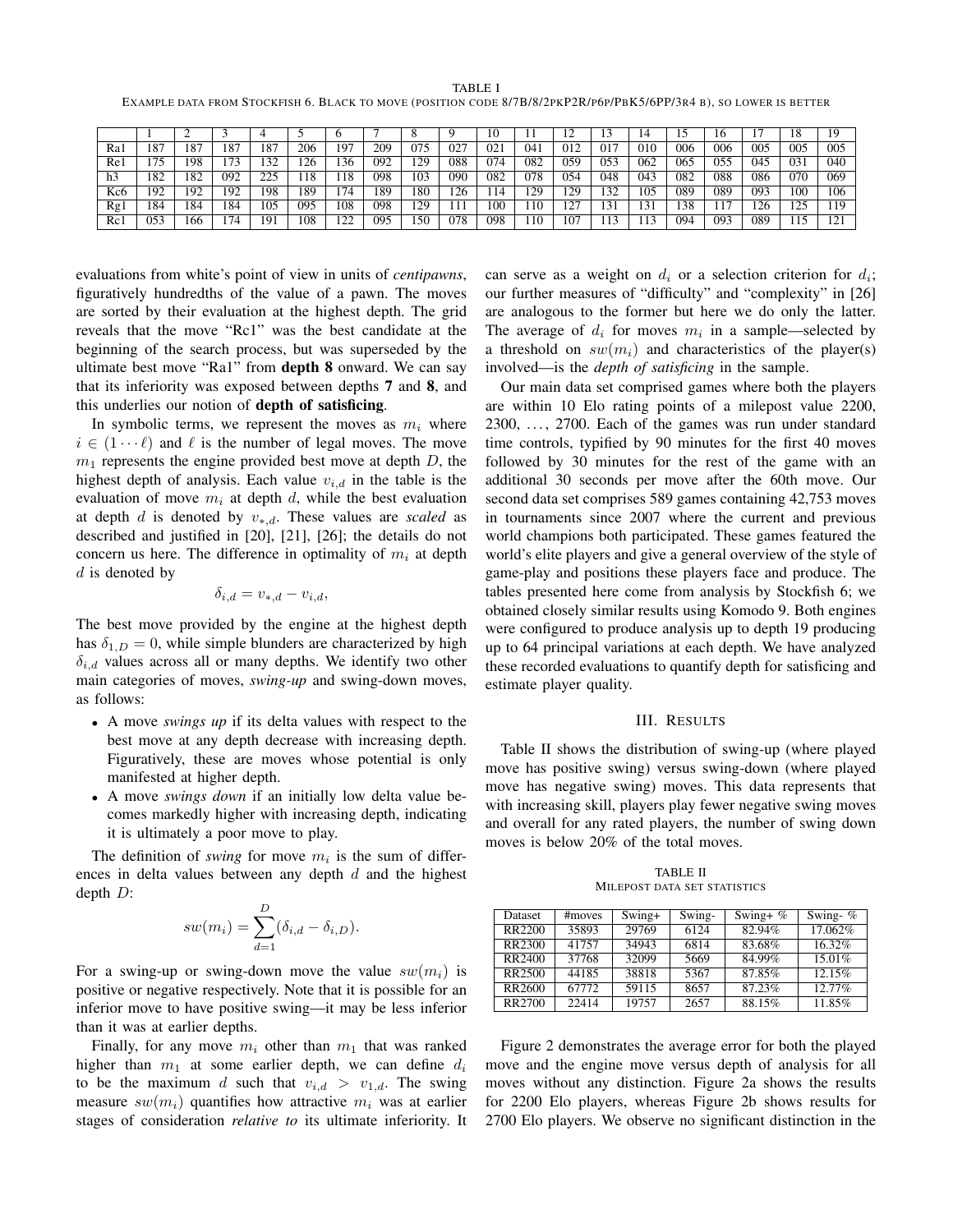

Fig. 2. Average aggregate error for played move and engine move vs. depth for all moves

playing pattern of various levels of skilled player with respect to depth. All positions can be divided into two groups:

- Played move having negative swing ("swing down");
- Played move having positive swing or zero ("swing up").

Figures 3a and 3b again show little difference between rating level when considering only swing-up moves. Though the graph demonstrates that the played-move swing for higherrated players matches the engine move swing much more closely, still no distinction between various depths is prominent.

Finally, we consider the set of positions with played moves with negative swing. Figure 4 graphs the average error for the played move and the engine move versus depth for 2200 and 2700 players. The played-move curves for players between these ratings (not shown) fall in between those of these plots. Upon fitting all the curves by cubic polynomials, for each and every plot we find a very distinct intersection point where the engine move error and played move error intersect. This is a persistent empirical phenomenon. It is indicated already by the relative nearness of the curves at low depths over all moves and the steady apartness at low depths over swing-up moves. We call the depth at this intersection point the *aggregate depth of satisficing* for the sample.

Graphing it versus rating clearly shows how the aggregate depth of satisficing moves towards higher depth with increas-



Fig. 3. Average aggregate error for played move and engine move vs. depth for moves with positive swing

ing skill. The depth at this intersection point is where the engine move and played move are reversing their role, i.e., before this point, the played move had lower delta at that particular depth than the engine move. Beyond the depth of satisficing, the played move's evaluation becomes relatively worse. We say a strong player goes deeper before being tricked, whereas a lower-skilled player gets tricked easily without further contemplation.

Thus swing-down moves, although comprising less than 20% of the total moves, provide a clear indication of the player's skill level and show a decision maker's threshold of blundering. This small number of turns also contain more information to distinguish the player than turns where the player agreed with the engine's first move and those with played move swinging up. The intersecting points clearly define how players of different skill levels can be segregated best on the depth of satisficing.

Next we analyze these moves further to figure out whether this phenomenon is consistent across the whole game and how it is affected by time pressure on decision making. Again, owing to the standard time control at 40 moves, we expect to see the effect of time pressure at turns closer to 40. Even toplevel players use most of their time before turn 30 and are then forced to play without much thinking time until the refresh at move 41. Similar conditions apply to the ends of long games.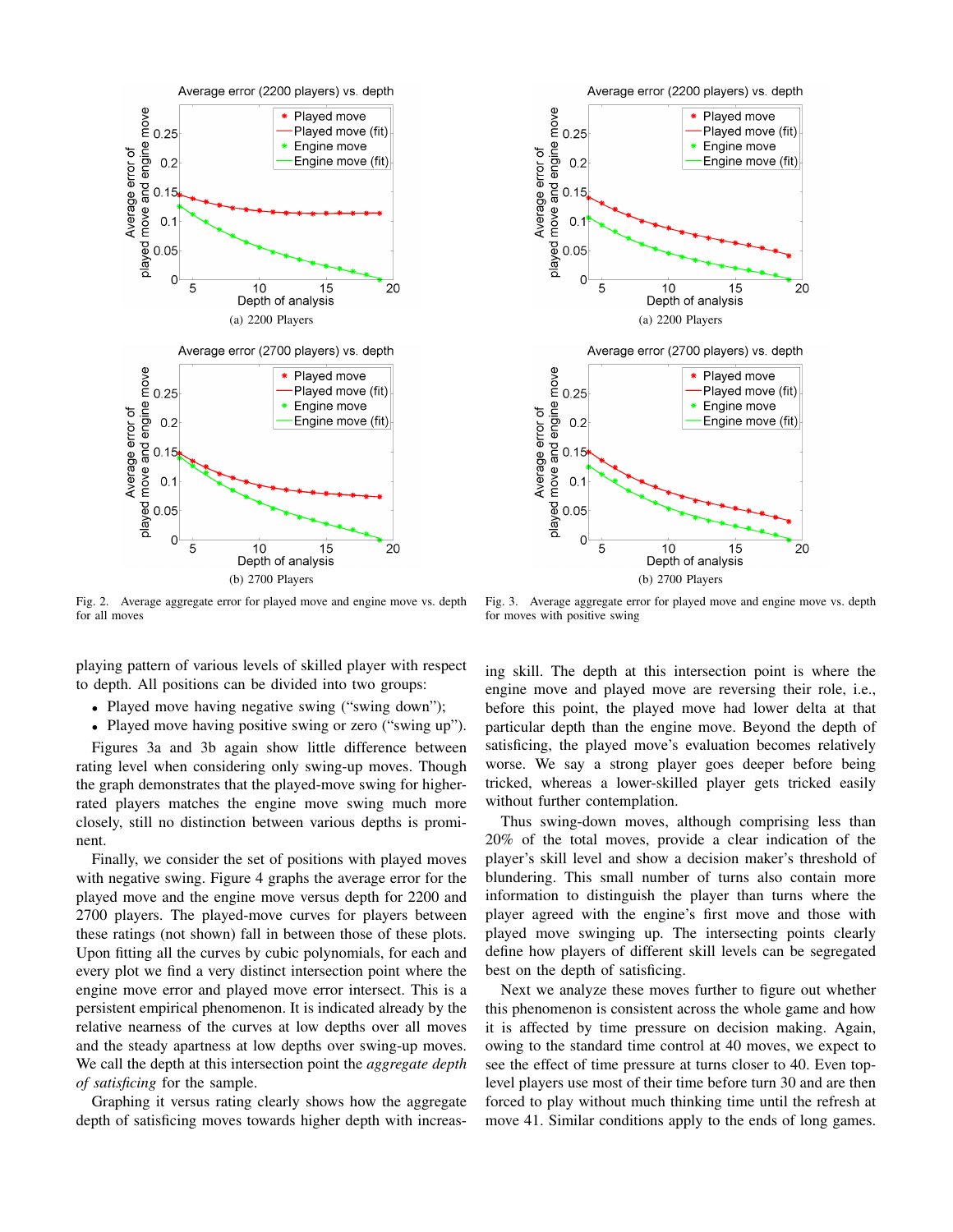

Fig. 4. Average error for played move and engine move vs. depth for moves with negative swing

Our analysis shows a significant effect that is ascribable to this behavior. We have considered all swing-down played moves before turn 40. We split this selection in almost two equal parts, one containing moves numbered 9 to 25, the other from 26 to 40. Figure 5 shows how 2200 and 2700 rated players played at the beginning of the game play from move 9 to move 25. We find, the depth of satisfying is higher for 2700 players than 2200 players. But for both these players the depth for satisficing is higher than that we achieved when we considered all moves. This phenomenon is consistent for every milepost rating level.

Figure 6 shows 2200 and 2700 players' depth for satisficing in time pressure. As expected, both the players play subpar in time pressure as the depth for satisficing gets reduced *drastically* for moves between 26 and 40. In figure 7, we have plotted the depth for satisficing for all these three scenarios over players of all the ranks. A simple linear fit nicely represents the relation between the skill and the depth of satisficing. In the next section we further demonstrate how far this relationship holds for individual players.

# IV. CASE STUDY ON QUALITY AND BLUNDERS

Our final data set comprises games from recent top-level events involving the previous and present world champions, V. Anand and M. Carlsen. Selecting the games between them,



Fig. 5. Average error for played move and engine move vs. depth for moves between 9 and 25 with negative swing

we try to investigate the effect of the depth for satisficing for these two players at different phases of the game. We further try to relate their strength of play at those positions by their swing down played moves.

We derive a mapping from the depth for satisficing to the Elo for three scenarios namely, all moves, moves from 9 to 25 and moves from 25 to 40. From the linear fit presented in Figure 7, we come up with the conversion as follows:

$$
E l o_a = (S_a + 3.5521)/0.0045
$$
 (1)

$$
E l o_b = (S_b + 3.7034)/0.0050
$$
 (2)

$$
E l o_c = (S_c + 6.5687)/0.0054
$$
 (3)

where  $Elo_a$ ,  $Elo_b$ ,  $Elo_c$  represents Elo considering all moves, till moves 25, and for moves 26-40 respectively. Similarly,  $S_a, S_b, S_c$  represents the respective depth for satisficing.

For an extremal test we apply this scale to the Anand and Carlsen as shown in Figure 8 and the following table.

TABLE III ESTIMATION OF ELO

|            | All Moves |      | Moves $9-25$ |      | Moves 26-40 |                  |  |
|------------|-----------|------|--------------|------|-------------|------------------|--|
|            | n ~       |      |              | Elor |             | Elo <sub>c</sub> |  |
| M. Carlsen | 9.348     | 2867 | 11.095       | 2960 | 8.5238      | 2794             |  |
| Anand      | 9.8407    | 2976 | 10.885       | 2918 | 9.3472      | 2947             |  |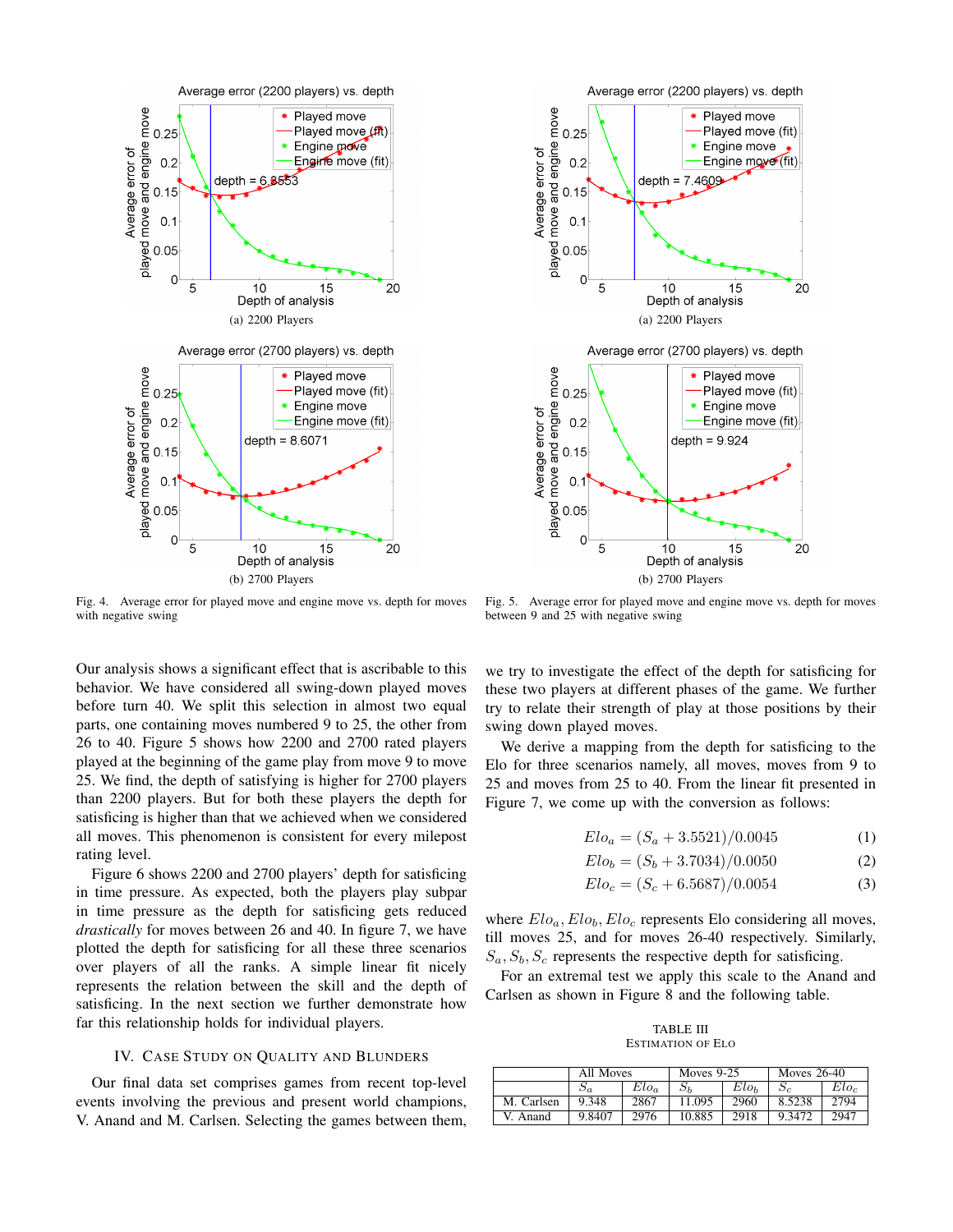

Fig. 6. Average error for played move and engine move vs. depth for timepressure moves between 26 and 40 with negative swing



Fig. 7. Depth of satisficing

Table III infers that Carlsen considerably thought at a higher depth at the beginning of chess games, which might explain his observed propensity to outplay other players immediately after the early opening phase and the secret for his very high Elo for blitz and rapid games. The model reports ratings for Anand that are higher than his actual Elo. That signifies a lower tendency to blunder due to the insignificant from insufficient depth of reasoning. Considering all moves, we found Anand



Fig. 8. Depth for satisficing for Anand and Carlsen

makes 3.63% more overall error compared to Carlsen, inferred as lower ability to find the optimal move when the played move and engine move both swing up.

## V. CONCLUSIONS AND FUTURE WORK

We have quantified measures for level- $k$  thinking and satisficing in chess and have demonstrated their impact from realworld data. We have coined and justified a new term 'depth for satisficing' to quantify the measure of 'satisficing' and found a strong correlation between skill level and depth for satisficing. It is noteworthy that the results were derived from selecting moves representing mistakes by strong players, and via lowerdepth numeric components that in analogous situations might have been thought dismissible as "noise." We show that these errors contain much information about the decision maker in a most concise way.

The strength of our correlation lends support to the interpretation that the players go with the highest-level estimations of value that they reach, *disregarding* considerations at earlier stages. In the analogous situation of the 11–20 game, the Nash-optimal strategy is a distribution over the ten number choices that includes playing the "naive" choice of '20' exactly 5% of the time, down to 25% for '15' and nothing below, which [5] shows is approached in time pressure but not under repeated plays. In the chess setting, similar use of a distribution would convey epistemologically doubting one's conclusions